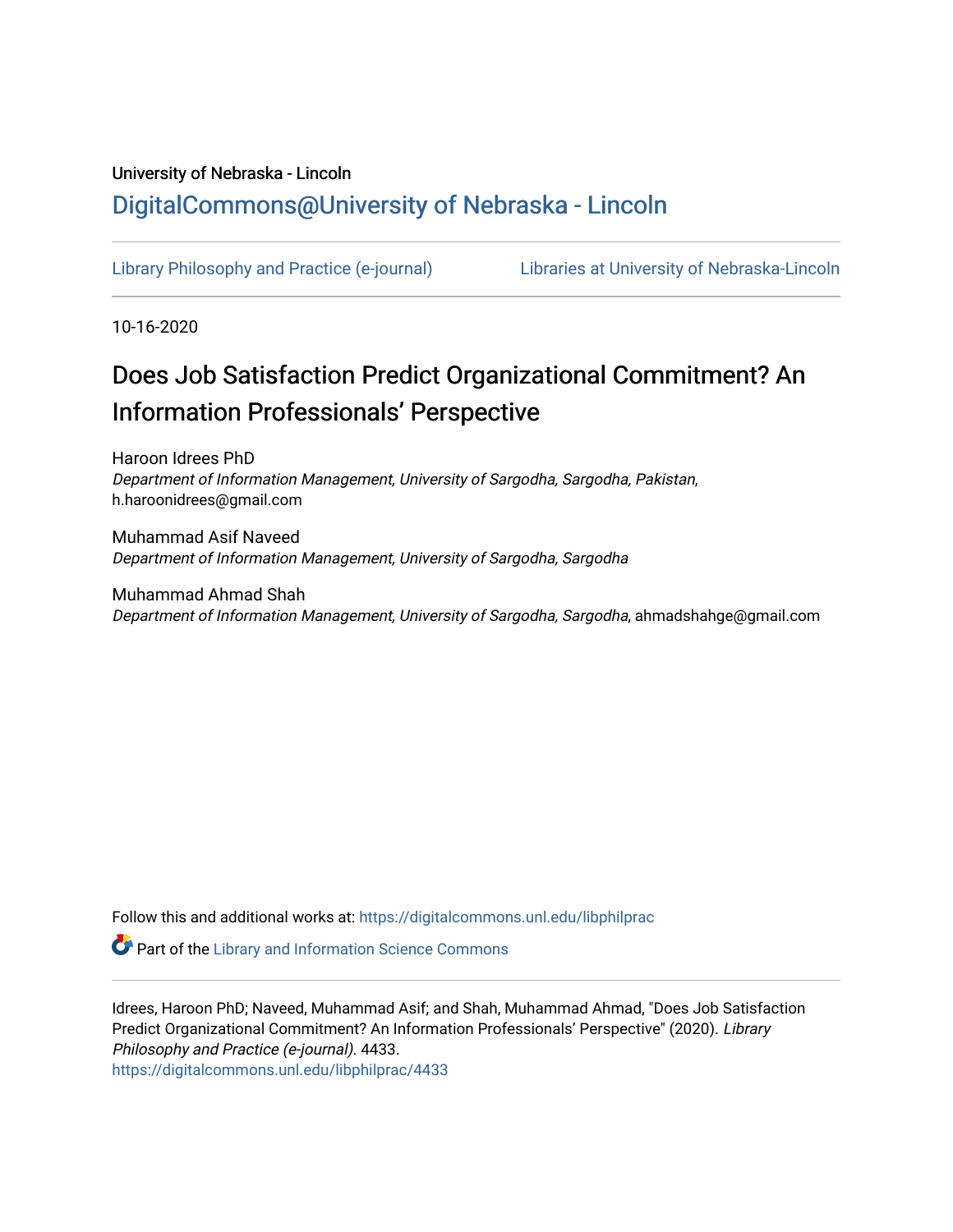# **Does Job Satisfaction Predict Organizational Commitment? An Information Professionals' Perspective**

By

#### **Muhammad Ahmed Shah\* Muhammad Asif Naveed\* Haroon Idrees\***

**\****Department of Information Management, University of Sargodha, Sargodha. Email: [ahmadshahge@gmail.com](mailto:ahmadshahge@gmail.com)*

#### **Abstract**

This study examined the relationship between job satisfaction and organizational commitment among information professionals working at university libraries in Pakistan. A cross-sectional survey using a questionnaire was conducted. The questionnaire contained items related to job satisfaction and organizational commitment along with demographic variables. All the professionals working in university libraries of Punjab and Islamabad were considered as study population. It was decided to collect data from all these professionals. The questionnaire was administered either through personal visits or through email. A total of 329 questionnaires retuned which were used for data analysis. Descriptive and inferential statistics were applied for data analysis. The results revealed job satisfaction appeared to be a statistically significant but positive predictor of organization commitment among survey participants. The facets such as promotion, supervision, and job itself also appeared to be the positive correlative of overall organizational commitment. Conversely, the three facets of job satisfaction pay, fringe benefits and colleagues were not significantly correlated with overall organizational commitment as well as with all its facets. These results are useful for human resource departments of universities who work strategically for retention of satisfied and productive employees for their institutions. This study would make worthy contribution in the existing research on library management.

*Keywords:* Job Satisfaction, Organizational commitment; University Librarians; Pakistan.

### **Introduction**

Job is an activity performed in exchange to avail some financial benefits. Job is a duty, responsibility to be done for some determined remuneration. (American Heritage Dictionary). Job satisfaction is the feelings about fulfillment of a person's expectations, hopes and desires about his/her employment (Oxford English Dictionary). Job satisfaction is the feelings of pleasure that someone experience in his/her job (Rothmann, 2008). Job satisfactions represents the feelings of workers about multi-facet aspects of job which lead towards their positive or negative attitude in performing job and achieving the desired goals (Spector, 1985). Job satisfaction is of two kinds: Affective and Cognitive, Affective job satisfaction. is usually one-dimensional that reflects the overall feelings of pleasure about some one's job (Moorman, 1993). The topic of job satisfaction became a hot issue among researchers after the discussion of Taylor's book (2011)" Principles of Scientific Management" in which he gave the ideas to increase the performance of the workers to get more production. Gale, (2004) Stated with reference to Hawthorn studies concerning the behavior of employees in which it was found that specific environment at work place and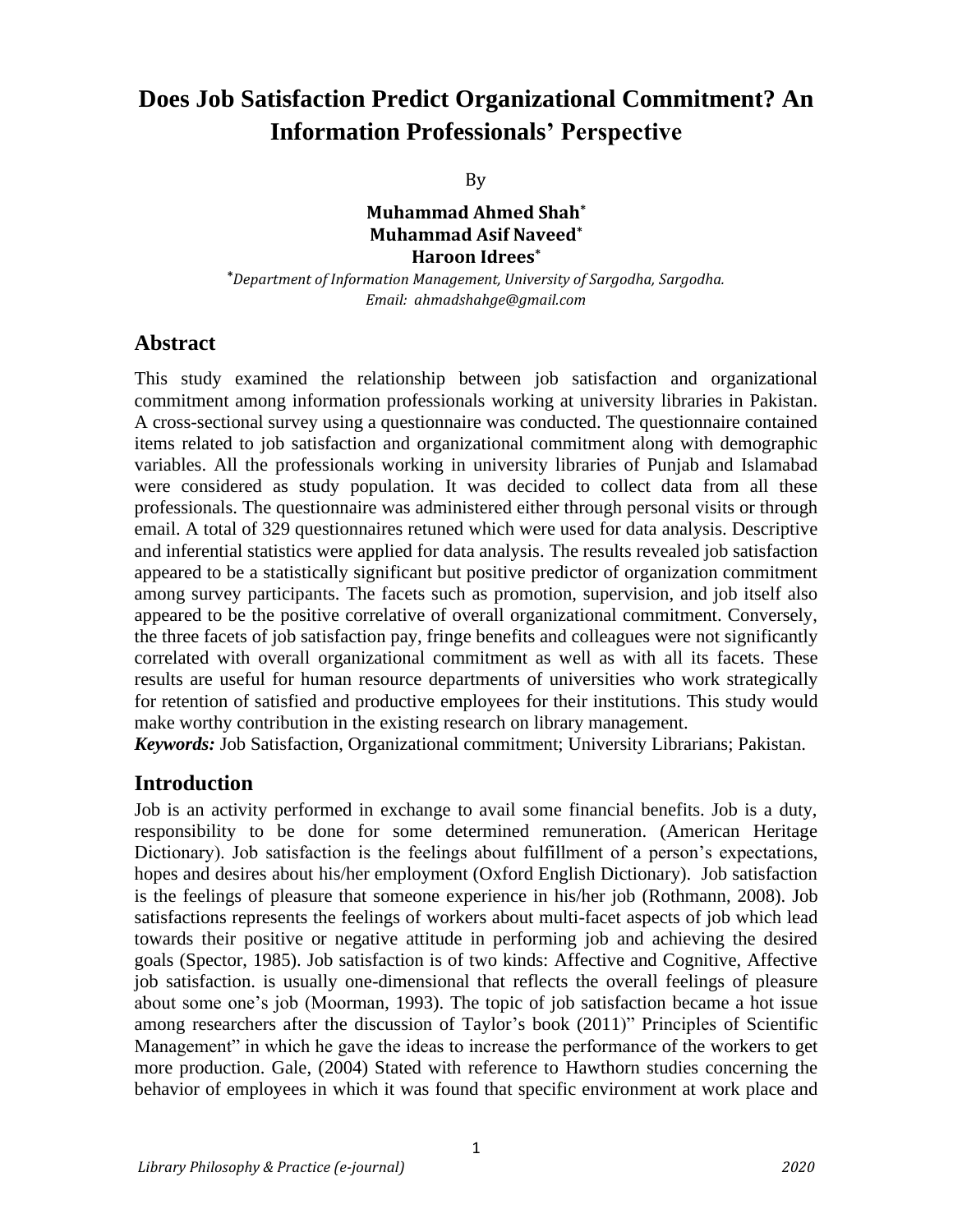way of supervision affected the productivity and it was also found that there were factors other than pay which affect the level of job satisfaction of the workers.

Awan and Mehmood, (2010) explained that libraries have been affected by the revolution in the information communication technology and the increasing expectations of the information seekers. The users of libraries are searching for sources other than libraries. The librarians impose the responsibility of all that over the unfriendly policies of higher authorities. Spector, (1997) stated that job satisfaction was a combination of feelings concerning various facets of job and he suggested that satisfaction with job should be evaluated through multi facets of job. The present study is conducted to find the level of job satisfaction and organizational commitment along with their facets and also to explore relationship between the both. In Pakistan a very little number of researches have been conducted at this issue. There is acute need to conduct further studies in this field to give awareness to the administrators to utilize the maximum abilities of the information professionals by keeping them satisfied with the job and committed to the organization.

Commitment is the feelings of attachment to a course of action, to some person, or to some organization showing an attitude of dedication, loyalty and sincerity with the purpose and goals also (Eisenberger, et.al., 1997). Organizational commitment is the strong desire to remain with the organization. (Angle  $\&$  Perry, 1981). In their study Maxwell & Steele, (2003) explained that organizational commitment may have the following three facets: 1) Strong feelings to face the challenges to meet the organizational goals. 2) Regard for values of the organization. 3) Making full struggle eagerly to actuate the plans and to achieve the targets of the organization. The concept of organizational commitment was defined by Porter, et al, (1974) by dividing it into three facets, 1) strong attachment with the organization, its values and goals, 2) utmost efforts to accomplish the goals and task of the organization, 3) strong desire to remain with the organization. Angle & Perry, (1981) further added that organizational commitment is not only one's desire to keep oneself with the organization but also to recommend it for others by introducing it in external communities.

According to Meyer and Allen (1991, 1996) and Bergman, (2006), the organizational commitment is of three types Affective, Normative and Continuance commitment. The affective commitment represents the feelings of strong emotional attachment and loyalty with the organization, its values and a fully devoted involvement and struggle to achieve its goals. The continuance commitment is the poor stage of organizational commitment having no strong feelings of loyalty. It represents the feelings to continue job with the organization due to need, having no chances somewhere else and in case of leaving organization a threat of finding no substitute and suffering troubles within the life. The normative commitment indicates the feelings of obligation due to importance of work, mission of the organization or someone feels that organization deserves his/her loyalty and attachment due to some obligation. In this type of commitment, the employee desires to remain attached with the organization due to some ethical point of view not due to the attraction of financial benefits or threat to suffer the losses in case of leaving the organization.

Professional commitment is a person's positive feelings about his/her profession while organizational commitment focuses on the feelings of the employees about their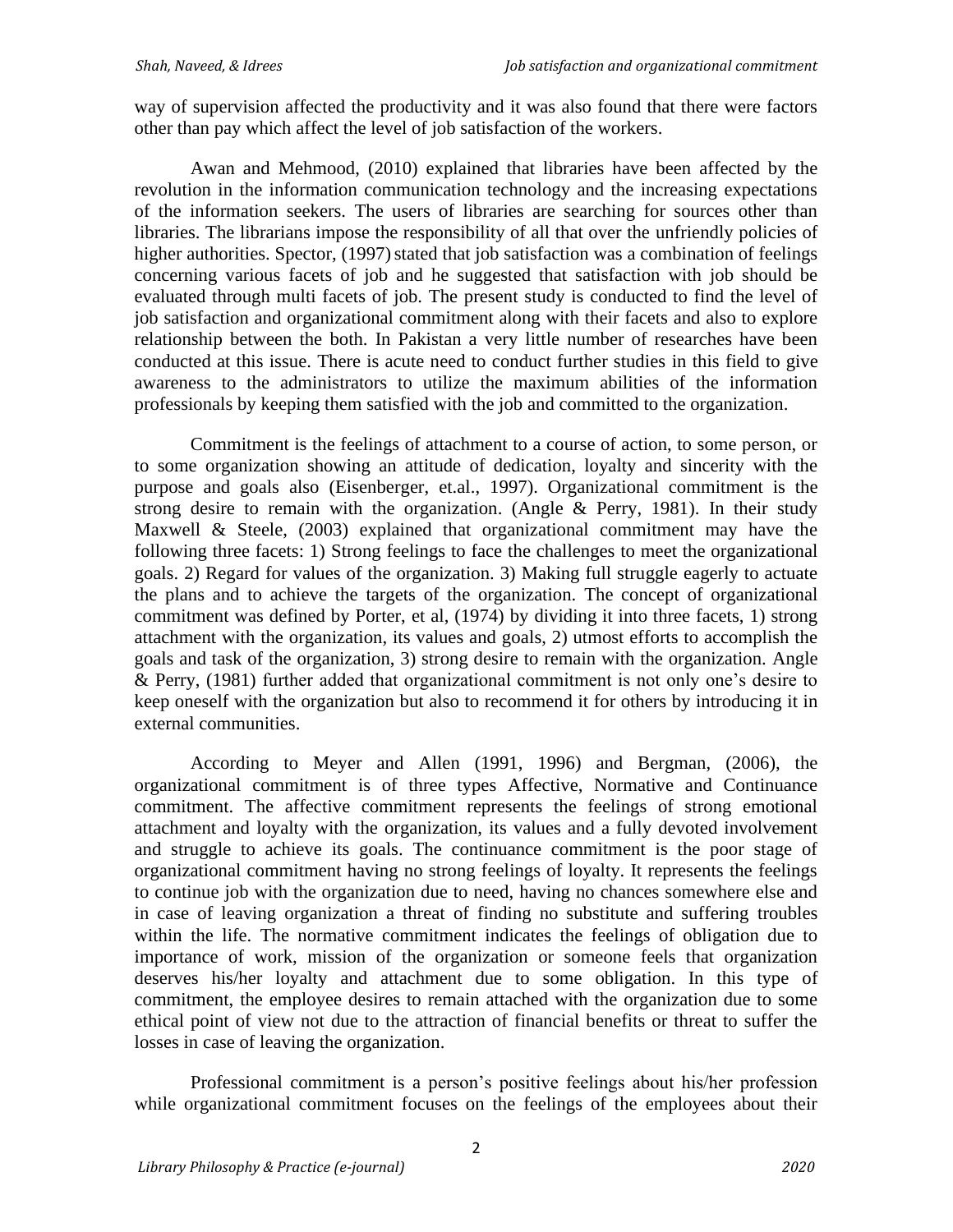organization Kwon & Banks (2004). Organizational commitment represents the state of being attached emotionally to some person or some organization it also reveals a behavior of being dedicated and loyal to achieve the organizational goals and a sense of obligation with the organization (Chen, 2006). The low emotional attachment, feelings of being trapped in the job and incompletion of task are negatively correlated with affective commitment while positively correlated with the continuance commitment (Garland, et.al. 2014; Shore & Wayne, 1993)

### **Statement of the Problem**

Universities are workshops of preparing life learners through teaching and research. Libraries play significant role to support teaching and research activities. Proper services can't be rendered within the libraries without full committed information professionals. No information professional can be committed unless he/she is satisfied with job as the research study of Leckie and Brett, (1997) revealed that satisfied and committed workers were found more excited to achieve the organizational goals. The review of literature revealed that a few research studies had been conducted at this issue in the field of libraries and information centers all over the world and particularly in the country of Pakistan and for this reason there was unawareness about the real factors creating the problems in shape of poor library services and under-standard performance of information professionals working in the university libraries of Pakistan (Khan & Ahmed, 2013).

An extensive search for published literature revealed that limited studies were conducted focusing job satisfaction and organization commitment in information professionals. Of those studies, Chiok, (2001) emphasized that factors affecting the level of job satisfaction must be identified under multiple demographics and cross-sectional specific circumstances as goals can't be achieved without creating strong and effective feelings of satisfaction with job and high commitment to the organization among the workers performing duties as a team to achieve the organizational goals. A research was conducted by Chuks-Ibe and Ozioko, (2014) to identify the factors effecting the level of job satisfaction among the librarians in the Niger state of Nigeria and it was found that lack of promotion opportunities, improper supervision, insufficient fringe benefits and discouraging environment of continuing education for the librarians to update their knowledge had demoralized the information professionals and affected their performance as well. According to Awan & Mahmood, (2010) readers were not satisfied with the library services and were searching for sources other than libraries to fulfill their information needs. There is need to explore the flaws existing in the system which may be different under different localities and situations such as lake of sufficient funds for training the staff, purchasing the proper furniture and equipment to use new technology and insufficient space into the libraries. Therefore, the present study aimed to investigate the relationship between job satisfaction and organizational commitment among information professionals working at the university libraries in Pakistan.

### **Literature Review**

There is a sizeable literature on job satisfaction and organizational commitment. A number of studies from different field examined the relation between job satisfaction and organization coomitmen. Santhapparaj and Alam, (2005) found that the respondents were satisfied with their job overall and the facets of ''fringe benefits i.e. overtime

3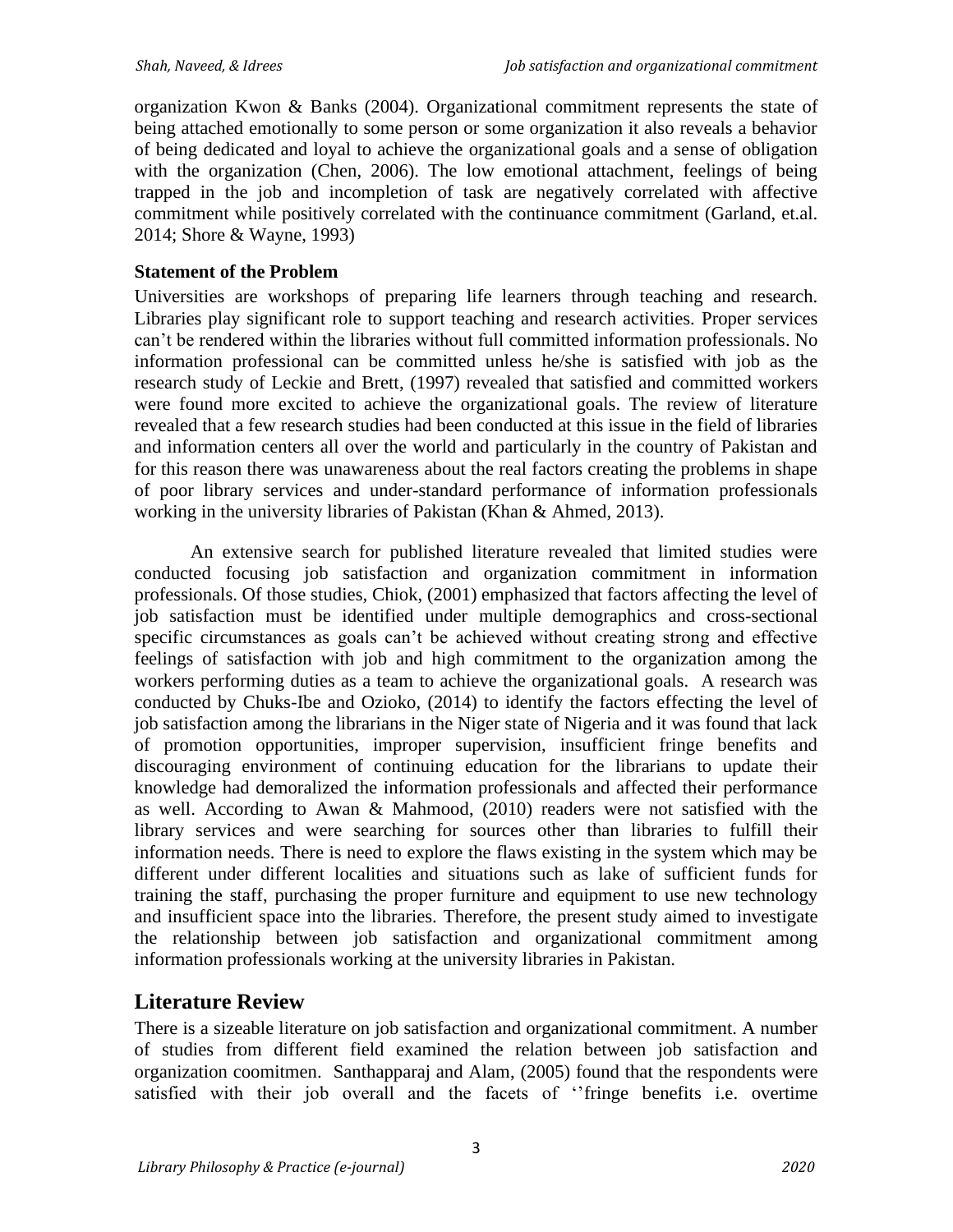remuneration, leave encashment, and other allowances were found positively correlated with the feelings of job satisfaction, however the workers were dissatisfied with the opportunities to participate in the training workshops to enhance their skills which was causing to decrease their level of job satisfaction as well as low standard of performance among academic staff of private universities of Malaysia. NaderiAnari, (2012) resulted that positive relationship existed between Job satisfaction and organizational commitment among the English teachers of high schools situated in Anar (Persia). Peluso, Innocenti and Pilati, (2017) stated that non-monetary rewards like recognition, appreciation and monetary rewards like pay, fringe benefits, both were found positively correlated with the level of job satisfaction and affective organizational commitment.

Bagozzi, (1980) found that training workshops and continuing education affect the level of job satisfaction as well as performance and commitment of the workers. Ahmad, Amin & Ismail, (2009) described that academic librarians of Malaysia were found dissatisfied with their job and were not committed to their organizations while performing job because authorities did not realize their responsibility to train them to use new equipment effectively to meet the changing environment of the libraries from print media to digital media. Boles, et.al. (2007) resulted that two facets of job "reasonable pay and more opportunities of promotion" were strongly and positively correlated with organizational commitment along with its facet of affective commitment among male workers while the facet of "co-workers" was found significantly and positively correlated with the female workers. The satisfaction with job is preparatory ground for organizational commitment (Judge, et al., 2001). In another study Shahzad, et al., (2018) found that facet of job, delegating the power of decision making/ empowerment was positively related to the employee performance and commitment with the organization. Turnley & Feldman, (2000) reported that dissatisfaction with job was positively correlated with the intension to quit the organization and neglecting role in job duties. Yousef, (2002), conducted a study in UAE and resulted that job satisfaction was significantly and positively related to the affective and normative types of commitment and negatively related to the continuance commitment.

Popoola and Sunday, (2009) found that the facets of ''financial benefits, recognition and good supervision'' were significantly and positively correlated with the level of organizational commitment among the personnel of record management in the private universities of Nigeria. Kirkman and Shapiro (2001) supported the idea that job satisfaction plays vital role to get desired quantity and quality of the products. Tett and Meyer, (1993) also supported the idea that low level of job satisfaction causes lethargy and negatively affect the level of organizational commitment. Bhatti and Qureshi, (2007) studied 15 organizations of oil and gas, telecommunication and banking sector in Pakistan to explore the effects of job satisfaction on organizational commitment, and Productivity and found positive relationship between them. Safi, Mohamadi and Arshi, (2015) found that positive and significant relationship existed between organizational commitment and job satisfaction. The study further indicated that three facets of job satisfaction, (financial benefits, procedure and supervisory attitude) were significantly and positively correlated with the two components of organizational commitment (affective and normative types) while no significant relationship was detected with continuance type of commitment. Saha and Kumar, (2018) stated that relationship between job satisfaction and affective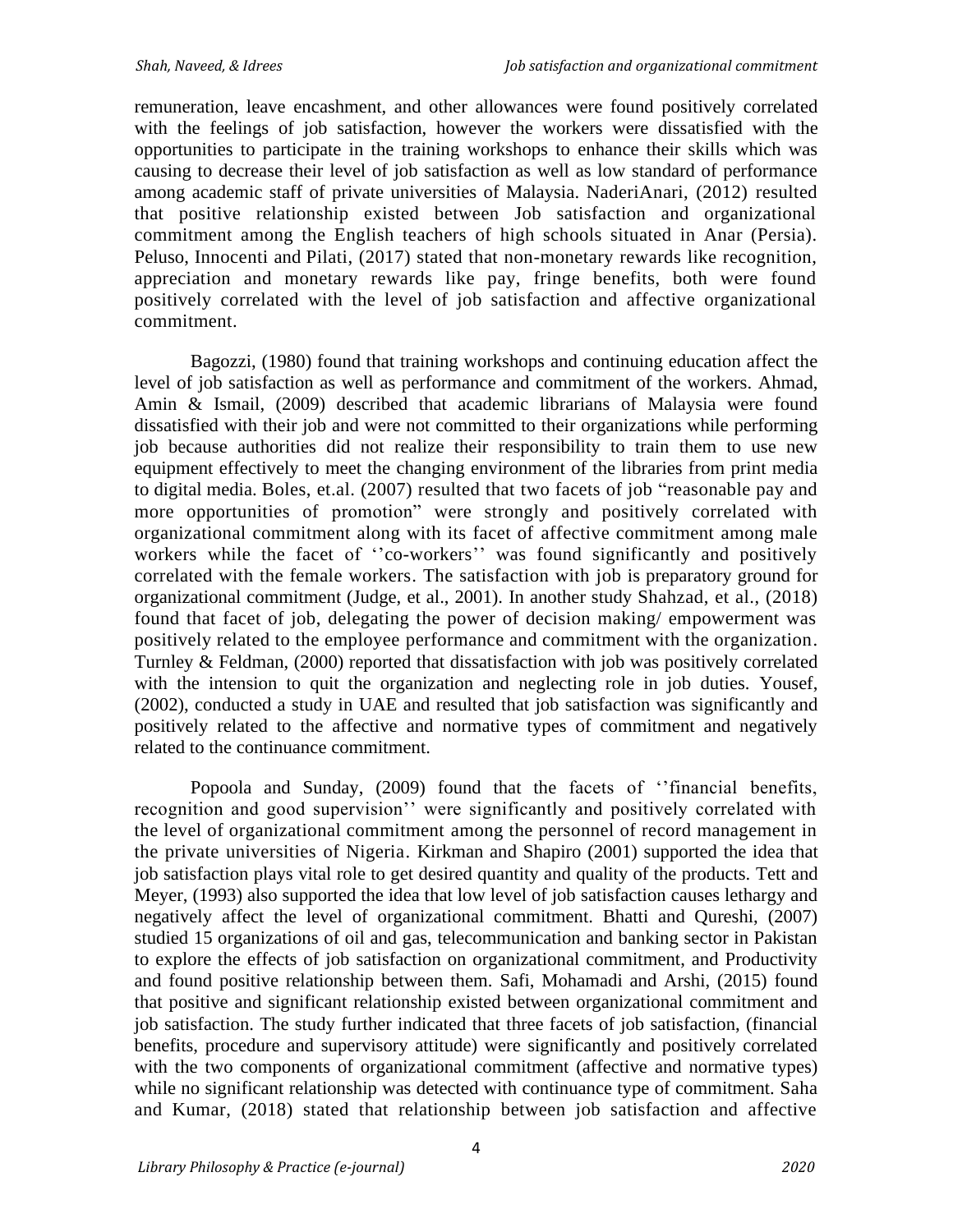commitment was existed only in supportive organizational culture, but not in a bureaucratic organizational culture. Lok and Crawford, (1999) resulted that organizational commitment was strongly correlated with job satisfaction overall and its facet of supervision, working conditions along with organizational culture.

Priyankara, (2016) reported that organizational commitment was significantly correlated with job satisfaction overall along with its two facets "supervision and pay" and the level of job satisfaction and organizational commitment can be enhanced by improving the conditions of supervisory behavior and pay package. The ''nature of work and mission of the organization'' were positively correlated with the level of all three types of organizational commitment, Affective, Continuance, and Normative commitment (Putti, Aryee& Liang, 1989). The research of Gunlu, Aksarayli and SahinPerçin, (2010) pinpointed that affective commitment was significantly and positively correlated with job satisfaction while no significant relationship was found with continuance commitment, however pay was found indirectly correlated with the level of affective commitment among the hotel managers. Eaton, (2003) pointed out that continuance organizational commitment was found closely related to the policies and procedure to do the work. Rusbult, et al., (1988) resulted that feelings of satisfaction with job overall were positively while better alternatives of job were negatively correlated with the level of continuance commitment. The facets of pay, work place, empowerment and continuing education were found significant predictors for affective and continuance organizational commitment while no significant relationship was found with normative commitment (Cho, Laschinger & Wong, 2006). The job facet Supervisors was found closely related to the level of job satisfaction as well as with the affective and continuance organizational commitment (Luthans, Baack & Taylor, 1987).

Positive relationship was found between job satisfaction and following two components of organizational commitment, ''affective and normative commitment'' (Zopiatis, Constanti & Theocharous, 2014). The usefulness of job, its importance and personal incline of the employee towards the job duties positively affected the level of job satisfaction as well as normative commitment (Feather & Rauter, 2004). The skillful, cooperative and efficient colleagues cause to create a pleasant environment to do work at the work place and enhance the level of job satisfaction as well as continuance commitment by reducing the trend to leave the organization (Ensher, Grant-Vallone & Donaldson, 2001). Meyer, et.al., (2002) described in their study that feelings of devotion and loyalty were positively correlated with the level of affective commitment while withdrawal behavior and turnover trends were found negatively correlated with affective commitment. They further resulted that in-efficiency and poor behavior of colleagues and supervisors were negatively correlated with the level of continuance commitment. Better working conditions i.e. Job security, promotion, recognition, continuing education, supervision, procedure to do job were positively related to the level of job satisfaction as well as to the level of organizational commitment Ismail & Razak, (2016); Yousef, (1998). In the study of Okojie, (2009), it was found that ''job security, pay, job itself, fringe benefits and recognition'' were closely related to the level of job satisfaction and organizational commitment. Ahmed, et al., (2010) disclosed that dissatisfied workers never show the performance according to the standards and desires of the organization. It was also found that factors affecting level of job satisfaction and commitment change in different geographic and socio-economic situations as financial benefits i.e. pay and fringe benefits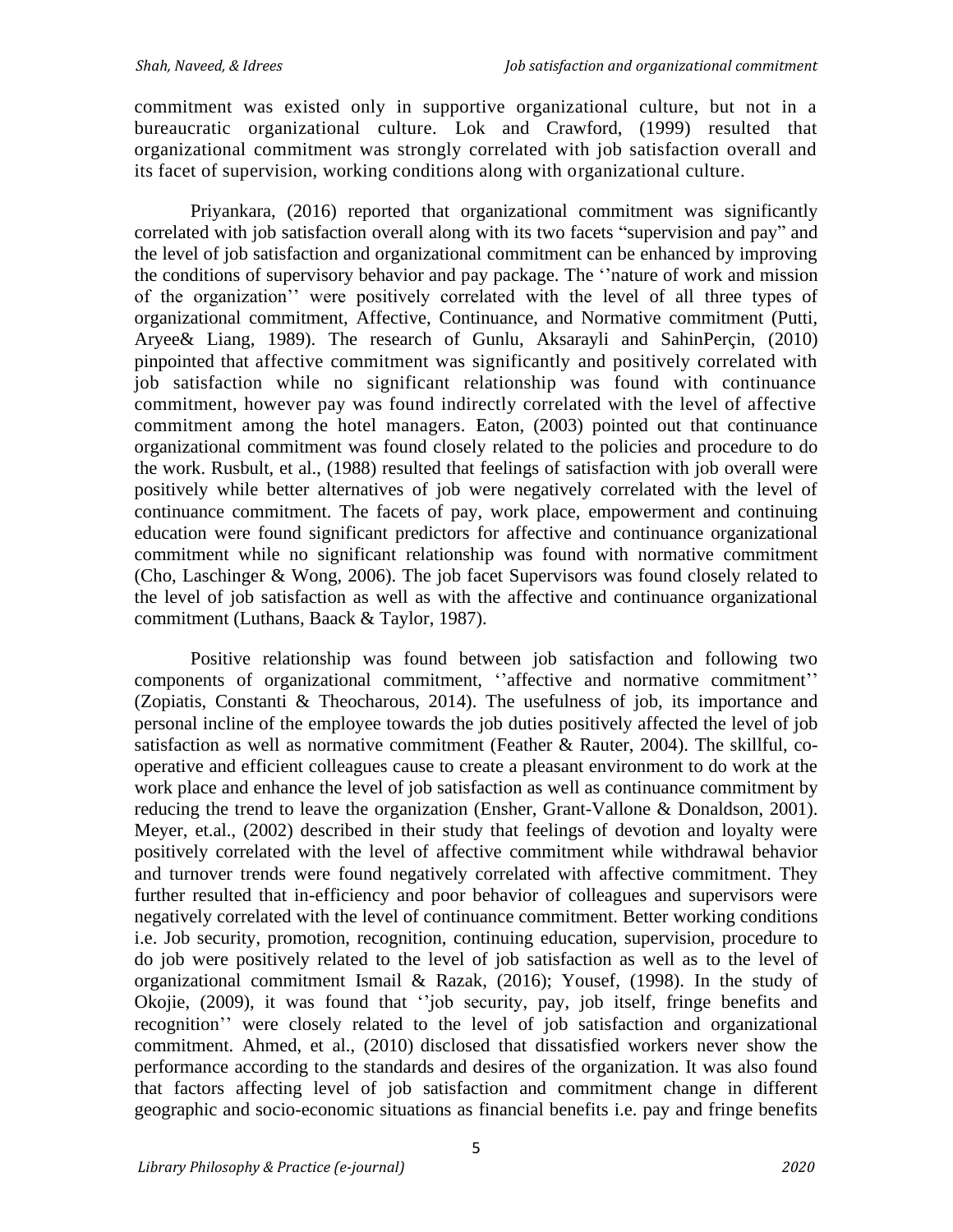were found powerful factors for job satisfaction and performance than non-financial incentives within the developing countries. However, some workers prefer non-financial factors i.e. recognition, empowerment, responsibility, achievements and job status as powerful motivators for job satisfaction and good performance.

Mintzberg, (1989) resulted that good relationship between the top and bottom-line employees create confidence and a spirit of team work among the employees of the organization and was positively correlated with overall job satisfaction and affective organizational commitment. The research study of Valaei and Rezaei, (2016) resulted that following seven facets of job satisfaction ''pay, promotion, fringe benefits, co-worker, communication system, procedure and job itself'' were positively correlated with the level of Affective commitment while ''pay, promotion, fringe benefits, supervision, recognition and job itself'' were found positively correlated with normative commitment. The facets of job satisfaction ''proper recognition and rewards'' to the employees in return to good performance were found significant predictors for the feelings to remain attached with the organization (Oliver, 1990) ; Danish & Usman, 2010). A good process to do the job duties was found positively correlated with the level of continuance commitment in the study of Moorman, Niehoff & Organ, (1993). Good communication system as fully awareness about the goals and targets enhanced the interest to achieve the goals and were found positively correlated with the level of organizational commitment (Reichers, 1985). In the study of Irving and Coleman, (2003) stated that non-clarity about the task and tension at job place were negatively correlated with the level of affective and continuous commitment. The facet of empowerment/authority was found significant predictor for job satisfaction as well as for affective commitment in the study of Chang, Leach & Anderman, (2015). The following two facets of job satisfaction  $\cdot$  pay and fringe benefits were found related to affective commitment and the feelings to remain attached with the organization (Koys, 2001).

Mottaz, (1988) also observed that facet of job, fringe benefits, incentives were found positively correlated with the level of continuance commitment as they realize the employee loss in case of discontinuity of job. Karim, (2017) explored the relationship between ten variables (affective commitment, continuance commitment, job involvement, job autonomy, job feedback, role clarity, role conflict, age, organizational tenure and job tenure) and job satisfaction among the academic librarians in Malaysia. The study resulted that following six variables were significantly related to job satisfaction and those were, ''affective commitment, job feedback, job autonomy, experience with organization, role clarity and role conflict. Karim, (2017) resulted that five variables (job autonomy, job feedback, job involvement, job clarity and job conflict) were related to job satisfaction while only three (role clarity, job autonomy and job involvement) were found significantly related to organizational commitment. Regarding job satisfaction following four facets (job autonomy, job feedback, role clarity and role conflict.) were related to job satisfaction while only two of them (role clarity and role conflict) had significant relationship with job satisfaction. The study further indicated that only one variable role clarity was found significant predictor for both job satisfaction and organizational commitment among the academic librarians of Malaysia. Kraimer, et.al., (2011) stated that skills and knowledge to perform job duties become obsolete with the passage of time and changing environment due to introducing new technologies, therefore training workshops and continuing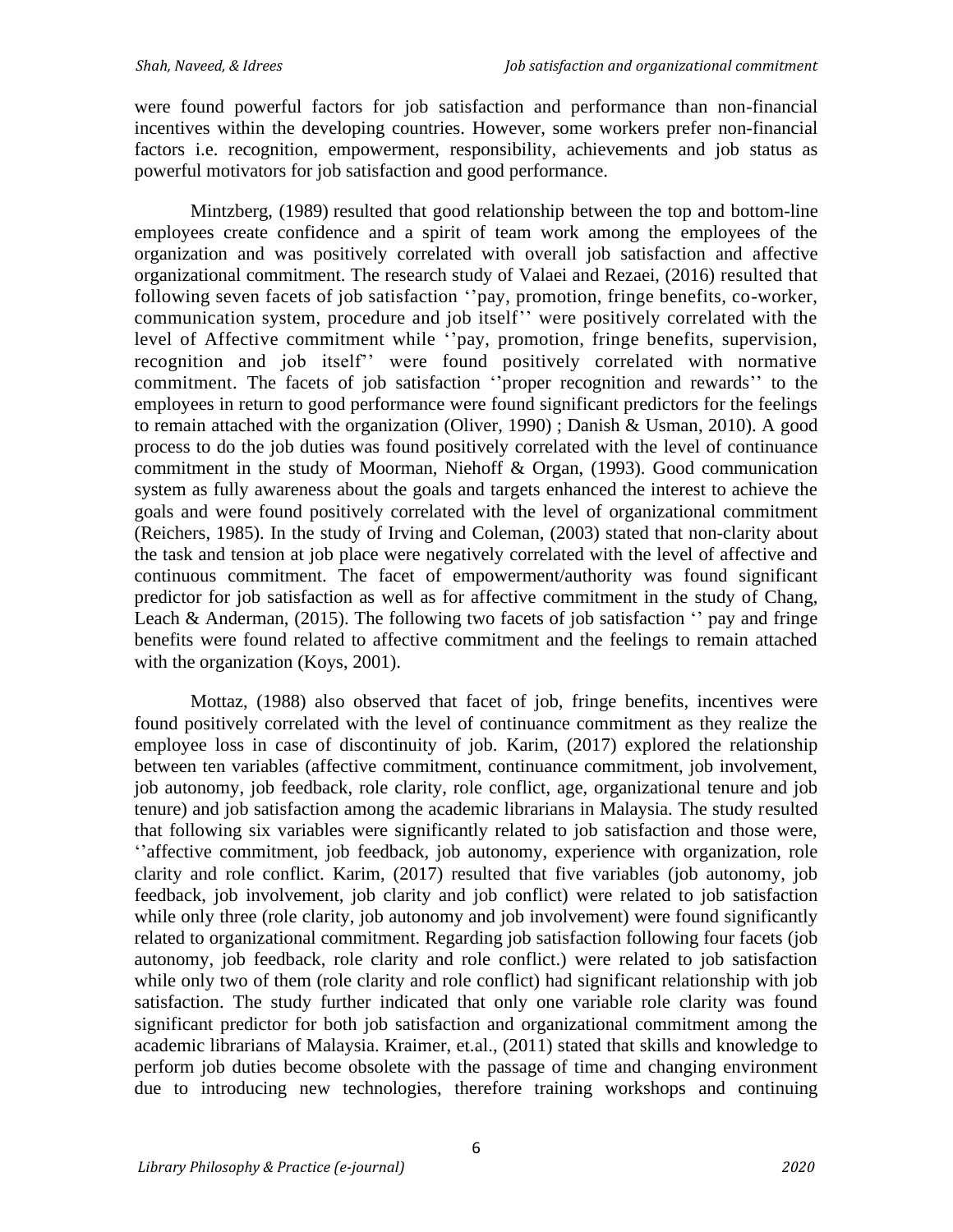education create the feelings of confidence to perform the job duties and promote the feelings of satisfaction with job as well as continuance commitment.

A balanced delegated authority, power to make decisions was found closely related to the level of affective commitment as it promoted the strong feelings to achieve the organizational goals. (Ugboro & Obeng, 2000). Growth in the personal skills, recognition of efforts, financial stability and promotion were found significant predictors for affective organizational commitment. (Kosteas, 2011). A good communication system keeps a balance between orders and outputs, that creates a fear free environment of getting guidance from seniors and providing instructions to the juniors well in time and ensures a full co-ordination among all the sections within the organization, communication system was found significant predictor for continuance organizational commitment (Varona, 1996). The study of Lee, Tan and Javalgi, (2010) unveiled that affective and normative types of commitment were correlated with job satisfaction and only affective commitment was found significantly related to the level of job satisfaction. Zin, (2004) found affective commitment significantly correlated with the three facets of job (Supervision, financial benefits, Coworkers), while normative commitment was significantly correlated with the following three facets (Supervision, financial benefits, social value of job) while continuous commitment was significantly related to the following three facets (authority/empowerment, supervision and financial benefits) of job satisfaction. Cramer, (1996) pointed out that Pay and promotion were significantly while procedure/policy of the organization was slightly related to the continuance commitment. Malhotra and Mukherjee, (2004) discovered that that job satisfaction was significantly correlated with the performance of the workers as the more satisfied workers showed better performance. There was strong negative relationship found between the following two facets of job ''un-achievable goals, work load'' and affective commitment while a slight negative relationship also detected with normative commitment. A slight positive relationship was detected with organizational commitment along with its three components, affective, continuous and normative types.

### **Methods and Procedures**

The quantitative research design using a survey method was used to investigate the relationship between organizational commitment. Questionnaire as a data collection instrument was deployed. The questionnaire contained standardized instruments measuring job satisfaction and organizational commitment along with demographic variables. The Spector's (1997) Job Satisfaction Survey consisted of 36 statements covering 09 facets of job such as pay, promotion, supervision, fringe benefits, recognition, procedure, coworkers, job itself and communication. There were four statements to measure each facet of job satisfaction. While the organizational commitment measure, Three Component Measurement (TCM), developed by Allen and Meyer (1991) comprised of 18-items. This instrument structured into three namely, Affective Commitment (6 statements), Continuance Commitment (6 statements), Normative Commitment (6 statements). Each statement was measured on 5-point Likert scale (e.g. 1=Strongly Disagree, 2=Disagree, 3= Neutral, 4=Agree, 5=Strongly agree). Both the questionnaires were used in many studies and validity and reliability was proven through many studies showing authenticated results. The present study also checked reliability values of the instruments through Cronbach's Alpha test and score .807 For JSS and .795 falls in the acceptable range for research studies as shown in Table 1.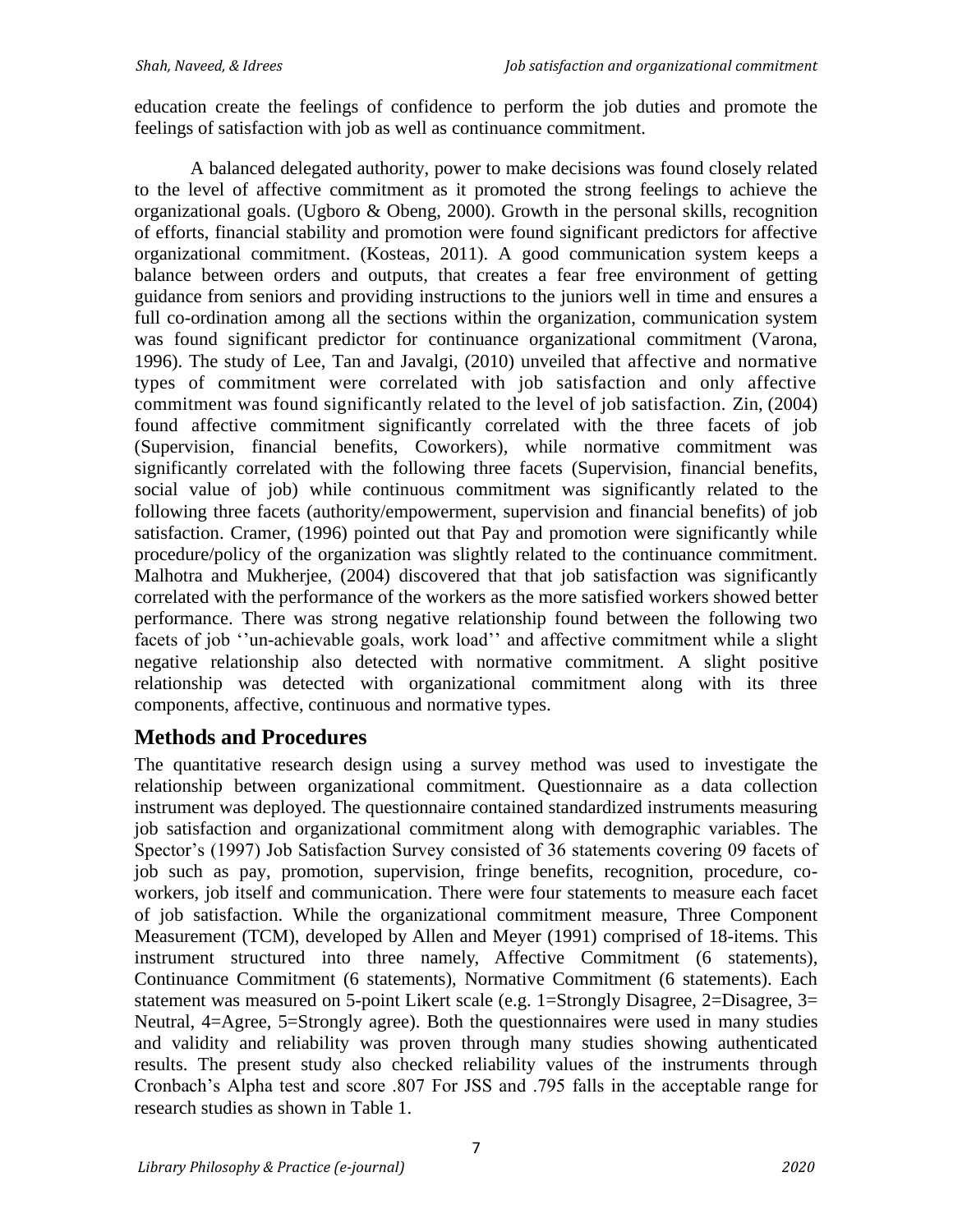| Reliability of the data collection instruments |                     |                         |  |  |  |  |
|------------------------------------------------|---------------------|-------------------------|--|--|--|--|
| <b>Instrument</b>                              | <b>No. of Items</b> | <b>Cronbach's Alpha</b> |  |  |  |  |
| <b>Job Satisfaction (JSS)</b>                  | 36                  | .807                    |  |  |  |  |
| <b>Organizational Commitment</b>               | 18                  | .795                    |  |  |  |  |

### Table 1 Reliability of the data collection instruments

The information professionals having sixteen years of education in the relevant field and working at executive professional positions in the libraries/information centers of public and private sector universities of Punjab and Islamabad (Pakistan) were considered as the study population. There was a total of (52 public+ 33 private) 85 universities recognized by Higher Education Commission of Pakistan. A total of 415 information professionals working in these libraries. It was decided to collect data from all these information professionals. The questionnaire was sent to the all the professionals through emails and personal visits. There were 329 information professionals who completed the questionnaire in all aspects indicating an 80.39 % response rate which is acceptable. The returned questionnaires were screened and entered into SPSS. Prior to data analysis, the scores of negative statements were reversed so that all the statements measure in the same direction. Pearson correlation coefficient was calculated to examine the correlation among overall scales and their facets.

### **Results and Discussion**

### **Participants' profile**

There were 229 males 229(69.6 %) and 100 (30.4 %) females among survey participants. About half of the survey participants (n=145, 44.1%) belonged to the age group 31-40 years, followed by those (n=85, 25.8%) who fell in the age bracket 41-50 years. There were only 59(17.9%) participants who had their ages less than 30 years. Only forty (12.1%) respondents had their ages greater than 50 years. Majority of these participants  $(n=221, 67.2%)$  were from public sector universities, followed by those  $(n=108, 32.8%)$ belonged to private sector universities. A large majority of the respondents (n=234, 71.1%) were from the province of Punjab. Only 95 (28.9%) were from federal capital area, that is, Islamabad.

As far as qualification is concerned, 206 (62.6%) had MLIS degree (16 years of education), followed by those (n=114, 34.7%) who had MPhil degree (18 years of education). Only nine (2.7%) had doctoral degree as their professional qualification. A large majority of these respondent were in their early level of their career (n=221, 67.2%), followed by those who belonged to mid-career level  $(n=65, 19.8\%)$ . Only  $43(13.1\%)$ belonged to top management. A large majority ( $n= 275, 83.6\%$ ) of these professionals had regular employment whereas 54 (16.4%) had contractual job. One-third (n=109, 33.1%) of the participants had their salary  $31K-60K$ , followed by those (n=89, 27.1%) who had their salary in the range of 61K-90K. Fifty-six (17%) had salary from 91K-120K and forty-three (13.1%) had their salary less than 30K. Only 32(9.7%) had salary greater than 120K.

### **Relationship between Job satisfaction and Organizational Commitment**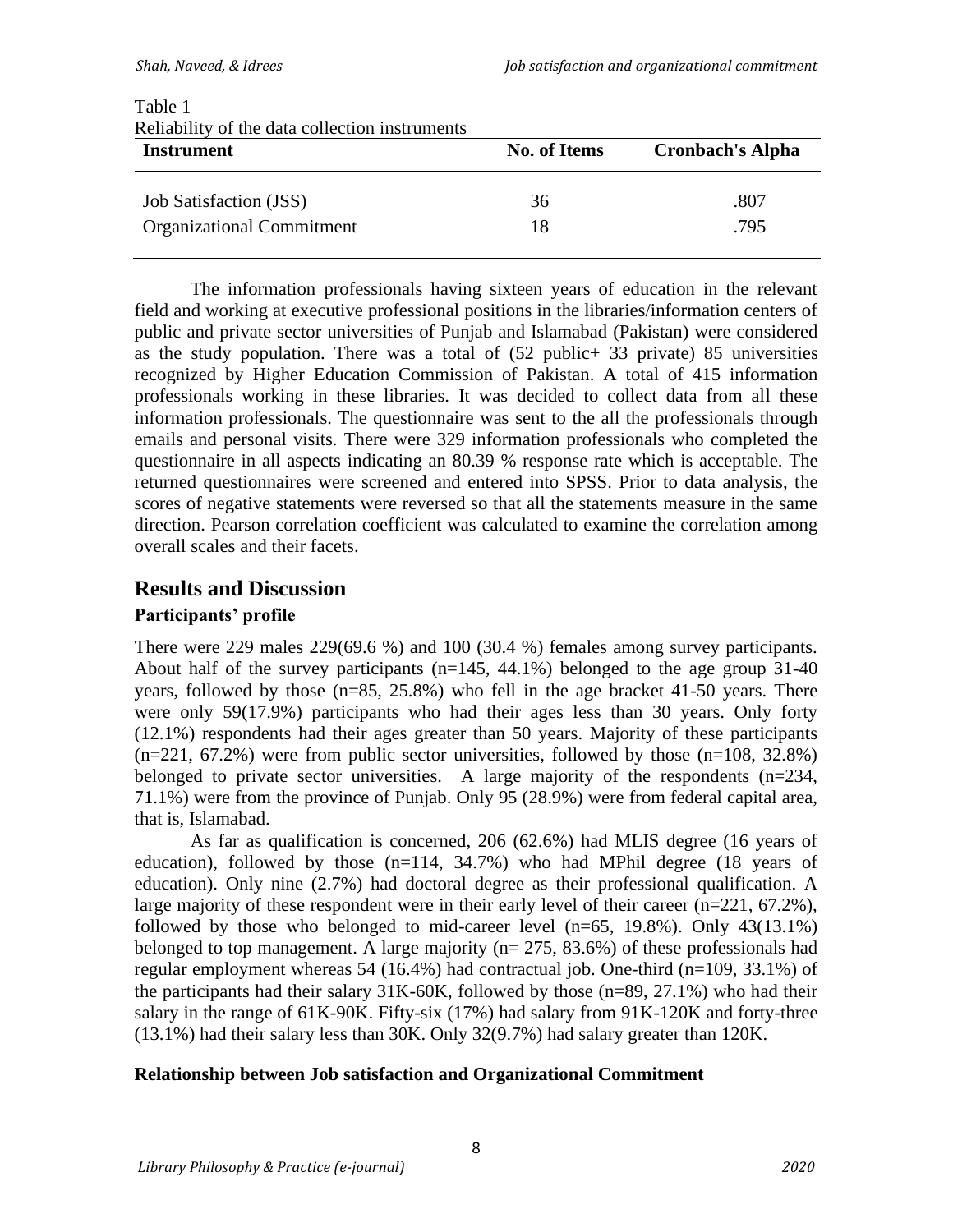Pearson correlation coefficient was calculated to examine the relationship between job satisfaction and organizational commitment. Table 2 indicated a statistically significant but positive relationship between overall job satisfaction and overall organizational commitment overall. The overall job satisfaction also appeared to be the positive correlative of a single facet of organizational commitment, that is, affective commitment. The three facets of job satisfaction pay, fringe benefits and colleagues were not significantly correlated with overall organizational commitment as well as with all its facets. Conversely, the facets such as promotion, supervision, and job itself also appeared to be the positive correlative of overall organizational commitment. The former two facet also appeared positive predictor of the sub-dimensions of organizational commitment, that is, continuance commitment and normative commitment. Whereas the later facet job itself predicted positively affective and normative type of organizational commitment and had no relationship with continuance commitment. Furthermore, the facet of recognition had positively correlated with affective and continuance organizational commitment whereas no relationship with normative commitment. The good procedure and communication system were positively correlated with normative type of commitment. These results indicated that job satisfaction is the positive predictor of organizational commitment. These results were also supported by research studies from other professions (e.g. Ismail  $\&$ Razak, 2016; Lee, Tan & Javalgi, 2010; Priyankara, 2016; Safi, Mohamadi & Arshi, 2015; Saha & Kumar, 2018; Valaei & Rezaei, 2016). The results of these studies reported a significant but positive correlation between job satisfaction and organizational commitment. Like the results of this study, previous studies also reported partial relationship between the facets of job satisfaction and organizational commitment with slight variations.

#### Table 2

|                         | <b>Organizational Commitment</b> |      |                           |      |                         |      |                      |      |
|-------------------------|----------------------------------|------|---------------------------|------|-------------------------|------|----------------------|------|
| <b>Job Satisfaction</b> | Affective<br>commitment          |      | Continuance<br>commitment |      | Normative<br>commitment |      | <b>Overall Scale</b> |      |
|                         | Pearson r                        | Sig. | Pearson $r$               | Sig. | Pearson $r$             | Sig. | Pearson $r$          | Sig. |
| Pay                     | .094                             | .089 | $-.007$                   | .906 | .017                    | .753 | .055                 | .316 |
| Promotion               | $-.052$                          | .348 | $.236^{**}$               | .000 | $.212***$               | .000 | $.195***$            | .000 |
| Supervision             | .071                             | .200 | $.194***$                 | .000 | $.159***$               | .004 | $.215***$            | .000 |
| <b>Fringe Benefits</b>  | .105                             | .058 | $-.005$                   | .931 | .048                    | .389 | .076                 | .169 |
| Recognition             | $.400**$                         | .000 | $-.358$ **                | .000 | $-.072$                 | .193 | $-.008$              | .888 |
| Procedure               | 061                              | .267 | $-.099$                   | .073 | $-.134*$                | .015 | $-.081$              | .142 |
| Colleagues              | .067                             | .226 | .071                      | .199 | .065                    | .241 | .104                 | .059 |
| Job itself              | $.119*$                          | .031 | .082                      | .139 | $.117*$                 | .034 | $.162**$             | .003 |
| Communication           | .063                             | .251 | $-.072$                   | .192 | $-.131$ <sup>*</sup>    | .017 | $-.064$              | .244 |
| <b>Overall Scale</b>    | .161                             | .003 | .017.                     | .758 | .051                    | .355 | $.120*$              | .030 |

Correlation between job satisfaction and organizational commitment

\*\**P < .01; \*P < .05*

### **Conclusions**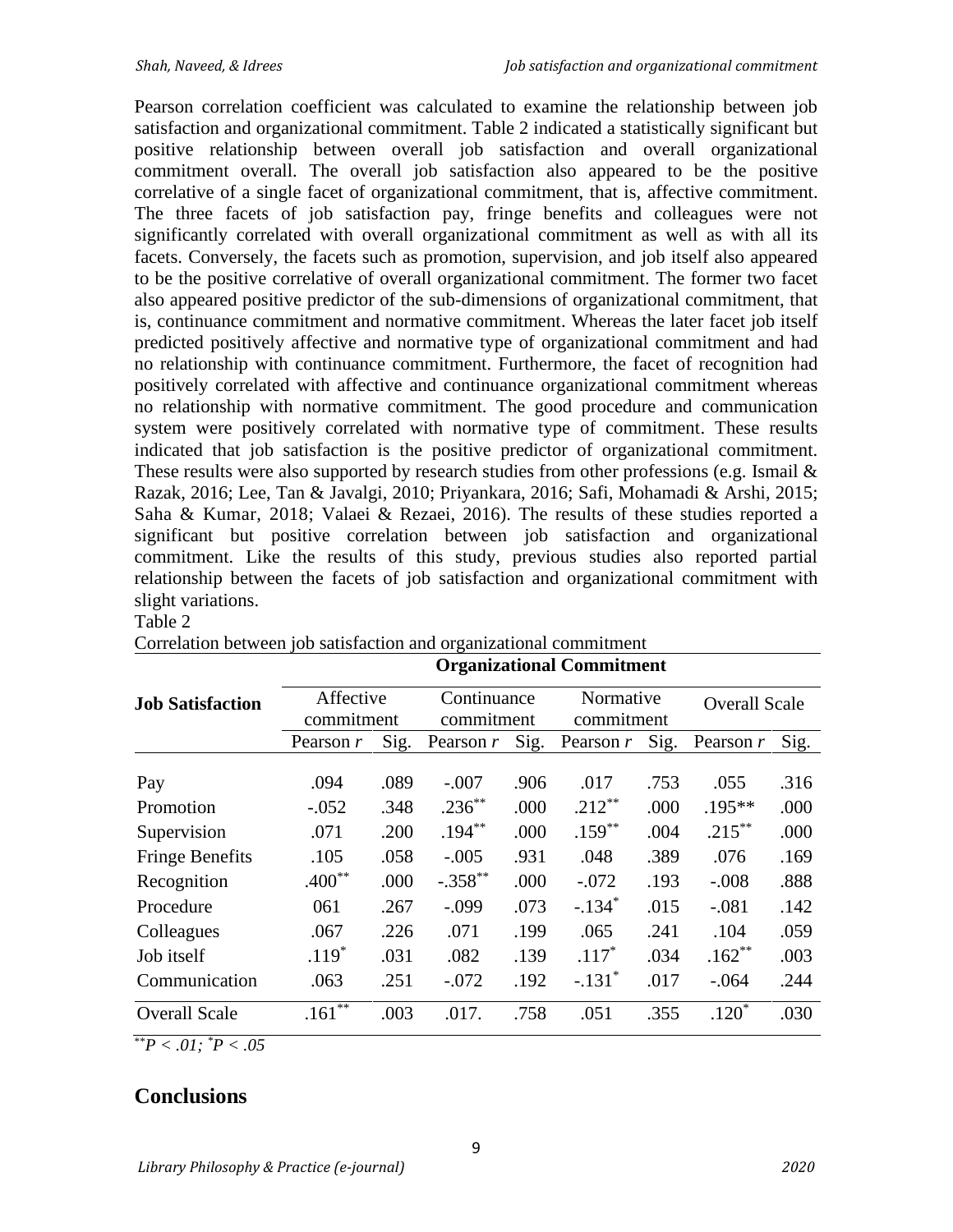The results indicated the job satisfaction of information professionals positively predicted their organizational commitment. It meant that job satisfaction is a preparatory ground for organizational commitment and only satisfied workers are committed and productive workers who are assets of the organization. The retention of satisfied and committed workers enable organizations to become innovative, entrepreneurial, and competitive. If the information services of any academic institution did not meet the requirement of its community such as faculty, students, and staff, the teaching quality and research productivity of that institution could not meet the desired standards and ultimately restrict academic institution in achieving its goals and objectives. Therefore, it is recommended that the organization have to achieve job satisfaction among their workers if they want to achieve organizational commitment of workers as job satisfaction is a positive predictor of organizational commitment. The low satisfaction of information professionals with their job at academic institutions might affect their work performance. It would not only affect the quality of library and information services intended to support teaching and research and but also restrict academic institutions in achieving its goals and objectives.

In view to the above, it is recommended that academic institutions should take steps to enhance the level of job satisfaction of the information professionals to raise their commitment level by recognising reasonable and good salary packages to stimulate the feelings of job satisfaction which leads toward the loyalty and commitment with the organization to achieve the goals. The working environment should be made more amicable and comfortable for female community keeping in view their suggestions. An acceptable service structure should be offered and promotions should be made properly well in time. Furthermore, the university administration should collaborate with the library administration in planning a mechanism for improving the organizational commitment of library staff through job satisfaction. These results could be used as a guide in planning strategic mechanism to achieve job satisfaction of employees. In limitation, this research does not claim in any way to be the voice of the whole community of library professionals as the data were collected only from the province of Punjab and federal area Islamabad.

### **References**

- Ahmad, U. N. U., Amin, S. M., & Ismail, W. K. W. (2009). The impact of technostress on organizational commitment among Malaysian academic librarians. *Singapore Journal of Library and Information Management*, *38(1)*, 103-23.
- Ahmed, I., Nawaz, M. M., Iqbal, N., Ali, I., Shaukat, Z., & Usman, A. (2010). Effects of motivational factors on employees job satisfaction a case study of University of the Punjab, Pakistan. *International journal of business and management*, *5*(3), 70.
- Allen, N. J., & Meyer, J. P. (1996). Affective, continuance, and normative commitment to the organization: An examination of construct validity. *Journal of vocational behavior*, *49*(3),252-276.
- Angle, H. L., & Perry, J. L. (1981). An empirical assessment of organizational commitment and organizational effectiveness. *Administrative science quarterly*, 1-14
- Awan, M.R., Mahmood, K. (2010) "Relationship among leadership style, organizational culture and employee commitment in university libraries", *Library Management, 31 (4/5),* 253 – 266
- Bagozzi, R. P. (1980). Performance and satisfaction in an industrial sales force: an examination of their antecedents and simultaneity. *The Journal of Marketing*, 65-77.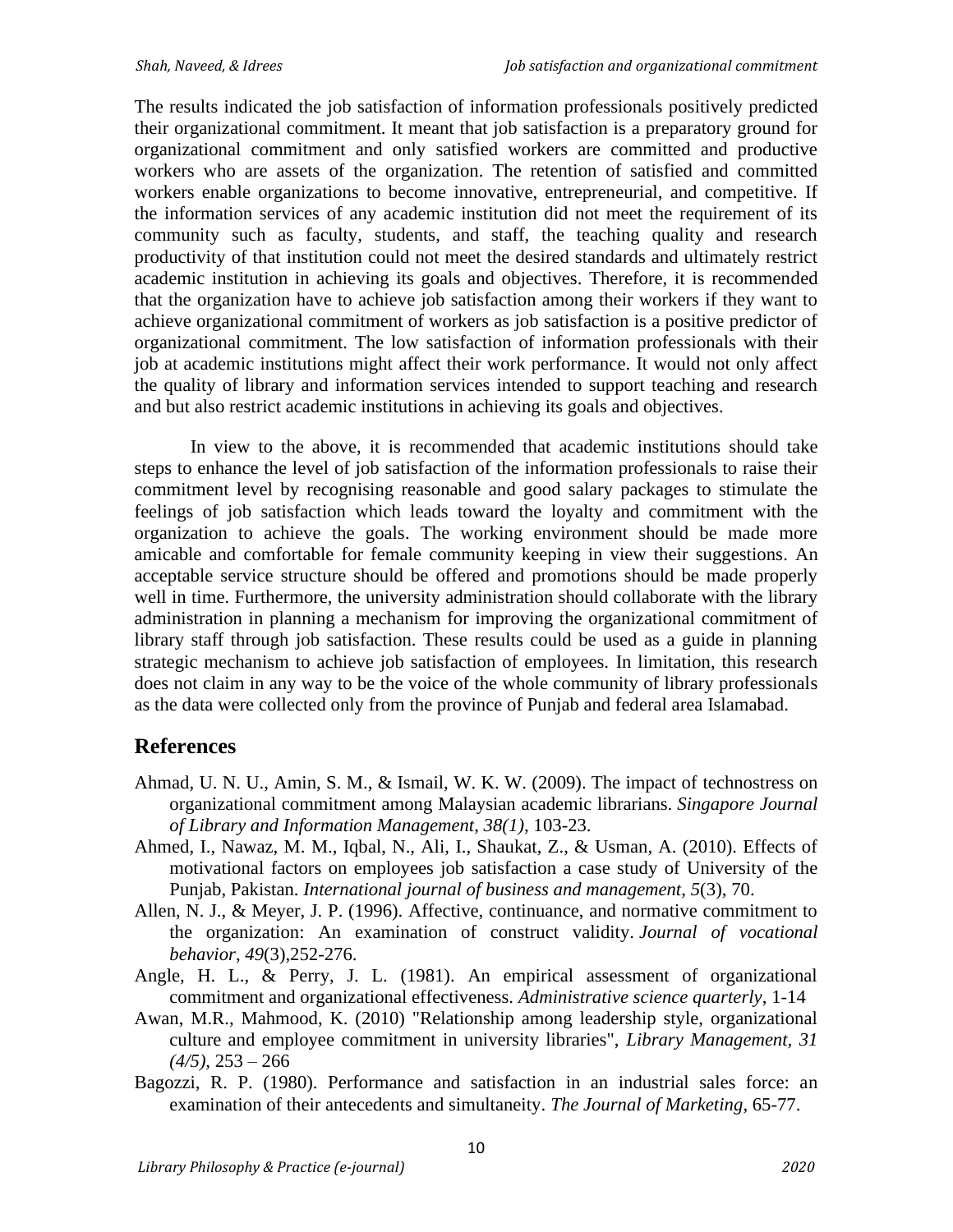- Bergman, M. E. (2006). The relationship between affective and normative commitment: review and research agenda. *Journal of Organizational Behavior*, *27*(5), 645-663.
- Bhatti, K. K., & Qureshi, T. M. (2007). Impact of employee participation on job satisfaction, employee commitment and employee productivity. *International Review of Business Research Papers*, *3*(2), 54-68.
- Boles, J., Madupalli, R., Rutherford, B., & Andy Wood, J. (2007). The relationship of facets of salesperson job satisfaction with affective organizational commitment. *Journal of Business & Industrial Marketing*, *22*(5), 311-321.
- Chang, Y., Leach, N., & Anderman, E. M. (2015). The role of perceived autonomy support in principals' affective organizational commitment and job satisfaction. *Social Psychology of Education*, *18*(2), 315-336.
- Chen, C. F. (2006). Job satisfaction, job commitment, and flight attendants' turnover intentions: A note. *Journal of Air Transport Management*, *12*(5), 274-276.
- Chiok Foong Loke, J. (2001). Leadership behaviours: effects on job satisfaction, productivity and organizational commitment. *Journal of nursing management*, *9*(4), 191-204.
- Cho, J., Laschinger, H. S., & Wong, C. (2006). Workplace empowerment, work engagement and organizational commitment of new graduate nurses. *Nursing Leadership- Academy of Canadian Executive Nurses-,* 19(3), 43
- Chuks-Ibe, P. O., & Ozioko, R. E. (2014). Problems militating against job satisfaction among librarians in academic libraries in Niger state, Nigeria. *Information Technologist (The)*, *11*(1).
- Cramer, D. (1996). Job Satisfaction and Organizational Commitment: a two-wave panel study, *Journal of Organizational Behaviour, 17(4),* 389-400.
- Danish, R. Q., & Usman, A. (2010). Impact of reward and recognition on job satisfaction and motivation: An empirical study from Pakistan. *International Journal of Business and Management*, *5*(2), P159.
- Eaton, S. C. (2003). If you can use them: Flexibility policies, organizational commitment, and perceived performance.*Industrial Relations: A Journal of Economy and Society*, *42*(2), 145-167.
- Eisenberger, R., Cummings, J., Armeli, S., & Lynch, P. (1997). Perceived organizational support, discretionary treatment, and job satisfaction. *Journal of applied psychology*,*82*(5), 812.
- Ensher, E. A., Grant-Vallone, E. J., & Donaldson, S. I. (2001). Effects of perceived discrimation on job satisfaction, organizational commitment, organizational citizenship behavior, and grievances. *Human Resource Development Quarterly*, *12*(1), 53.
- Feather, N. T., & Rauter, K. A. (2004). Organizational citizenship behaviours in relation to job status, job insecurity, organizational commitment and identification, job satisfaction and work values. *Journal of occupational and organizational psychology*, *77*(1), 81-94.
- Gale, E. A. (2004). The Hawthorne studies—a fable for our times?. *Qjm*, *97*(7), 439-449.
- Garland, B., Lambert, E. G., Hogan, N. L., Kim, B., & Kelley, T. (2014). The relationship of affective and continuance organizational commitment with correctional staff occupational burnout: A partial replication and expansion study. *Criminal Justice and Behavior*, *41*(10), 1161-1177.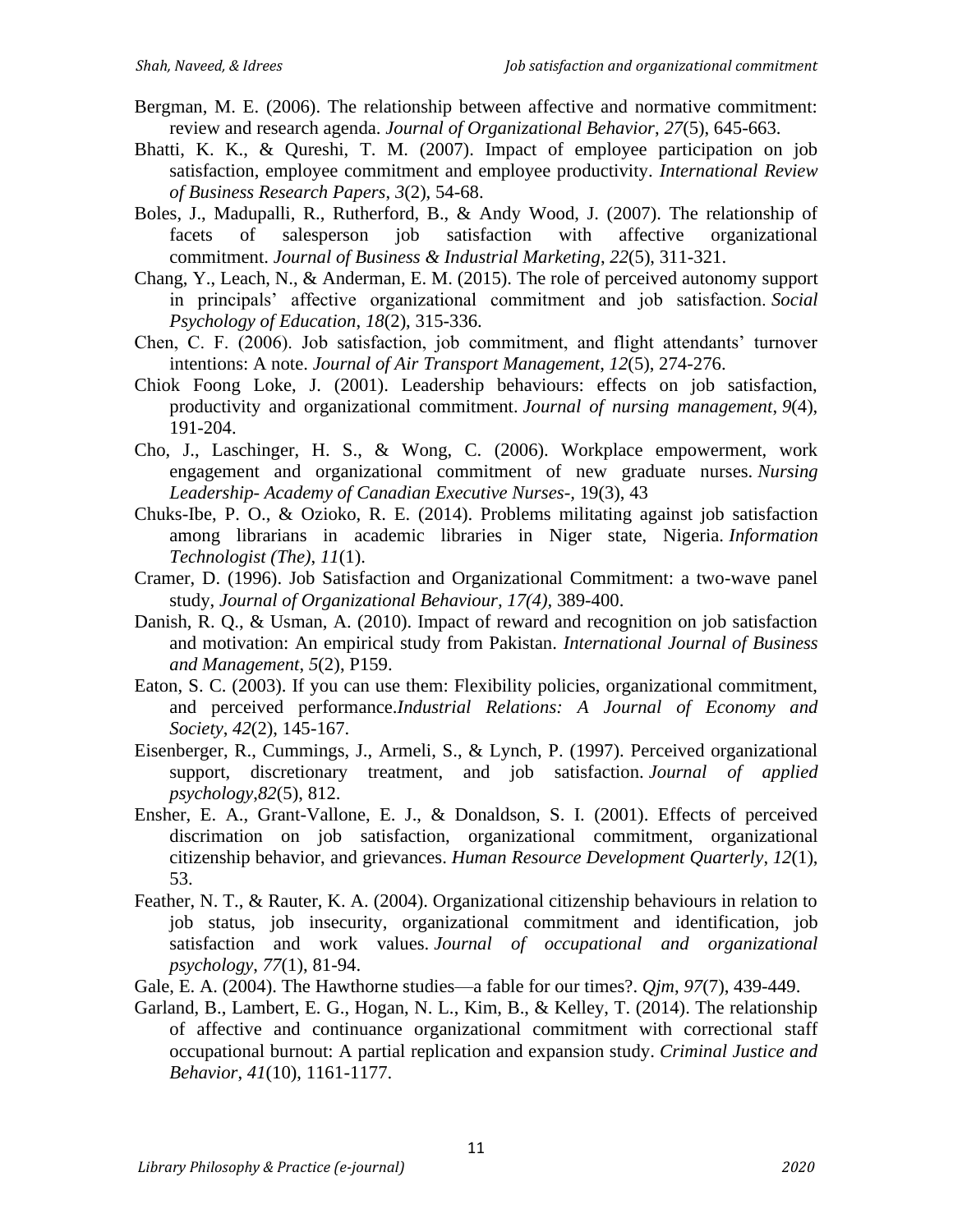- Gunlu, E., Aksarayli, M., & ŞahinPerçin, N. (2010). Job satisfaction and organizational commitment of hotel managers in Turkey. *International Journal of Contemporary Hospitality Management*, *22*(5), 693-717.
- Irving, P. G., & Coleman, D. F. (2003). The moderating effect of different forms of commitmenton role ambiguity-job tension relations, *Canadienne Journal of Administrative Sciences/Revue Canaddenne des Sciences de l'Administration, 20(2),*  97-16.
- Ismail, A., & Razak, M. R. A. (2016). Effect of Job Satisfaction on Organizational Commitment.*Management & Marketing Journal*, *14*(1).
- Judge, T. A., Thoresen, C. J., Bono, J. E., & Patton, G. K. (2001). The job satisfaction–job performance relationship: A qualitative and quantitative review. *Psychological bulletin*, *127*(3), 376.
- Karim, N. H. A. (2017). Investigating the correlates and predictors of job satisfaction among Malaysian academic librarians. *Malaysian Journal of Library & Information Science*,*13*(2), 69-88.
- Karim, N. H. A. (2017). The impact of work related variables on librarians' organizational commitment and job satisfaction.*Malaysian Journal of Library & Information Science*, *15*(3), 149-163.
- Khan, A., & Ahmed, S. (2013). Job Satisfaction among Librarians in the Universities of khyberPakhtunkhwa, Pakistan: A Survey. *Library Philosophy and Practice, (ejournal).* Paper 906. 1-11.
- Kirkman, B. L., & Shapiro, D. L. (2001). The impact of cultural values on job satisfaction and organizational commitment in self-managing work teams: The mediating role of employee resistance. *Academy of Management journal*, *44*(3), 557-569.
- Kosteas, V. D. (2011). Job satisfaction and promotions. *Industrial Relations: A Journal of Economy and Society*, *50*(1), 174-194.
- Koys, D. J. (2001). The effects of employee satisfaction, organizational citizenship behavior and turn over on organizational effectiveness: A unit-level, logitudinal study. Personnal Psychology, 54(1), 101-114.
- Kraimer, M. L., Seibert, S. E., Wayne, S. J., Liden, R. C., & Bravo, J. (2011). Antecedents and outcomes of organizational support for development: The critical role of career opportunities. *Journal of Applied Psychology*, *96*(3), 485.
- Kwon, I. W. G., & Banks, D. W. (2004). Factors related to the organizational and professional commitment of internal auditors. *Managerial Auditing Journal*, *19*(5), 606-622.
- Leckie, G. J., & Brett, J. (1997). Job satisfaction of Canadian university librarians: A national survey. College & Research Libraries, 58(1), 31-47.
- Lee, O. F., Tan, J. A., &Javalgi, R. (2010). Goal orientation and organizational commitment: Individual difference predictors of job performance. *International Journal of Organizational Analysis*, *18*(1), 129-150.
- Lok, P., & Crawford, J. (1999). The relationship between commitment and organizational culture, subculture, leadership style and job satisfaction in organizational change and development. *Leadership & Organization Development Journal*,*20*(7), 365-374.
- Luthans, F., Baack, D., & Taylor, L. (1987). Organizational commitment: Analysis of antecedents. *Human relations*, *40*(4), 219-235.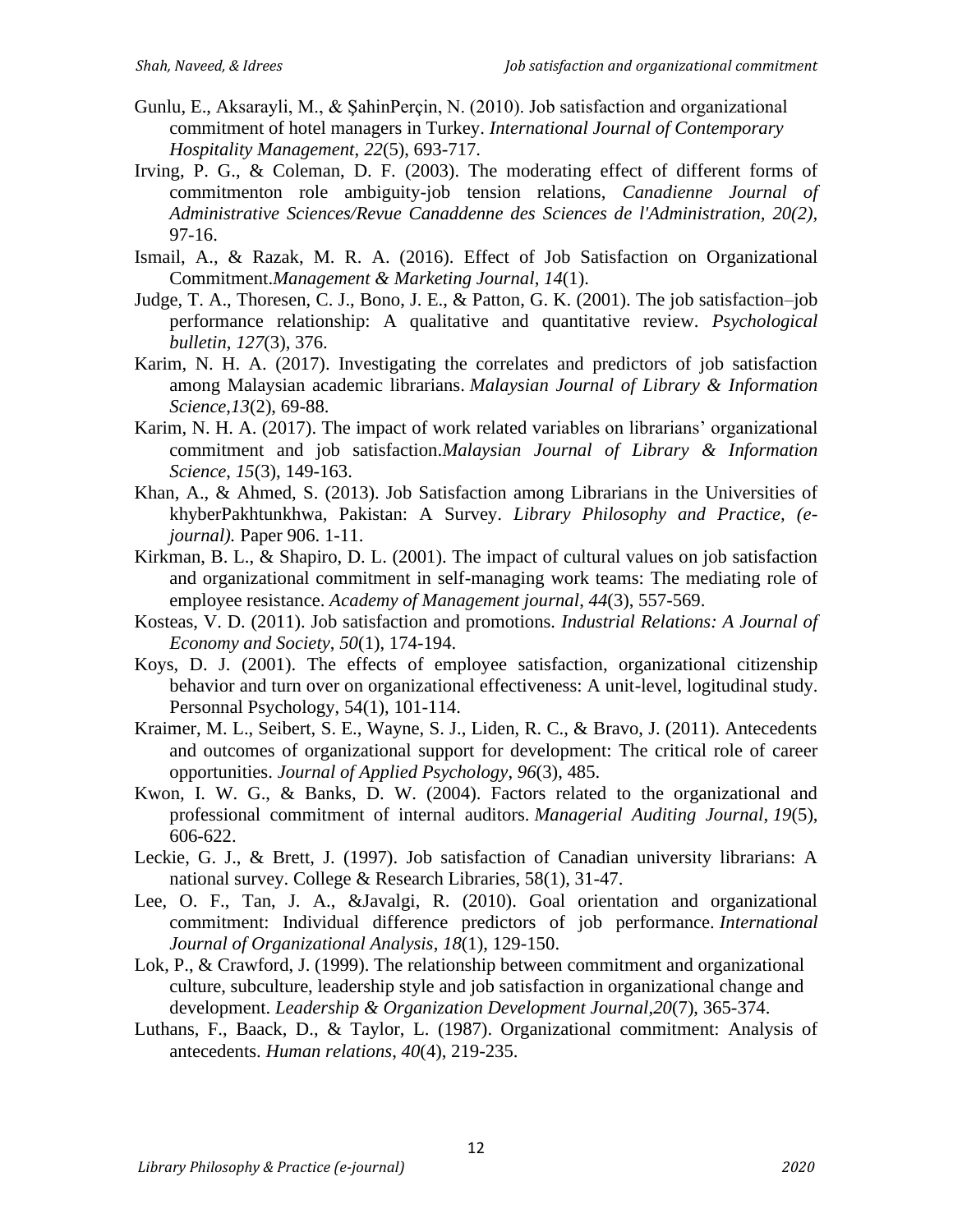- Malhotra, N., & Mukherjee, A. (2004). The relative influence of organisational commitment and job satisfaction on service quality of customer-contact employees in banking call centres.*Journal of services Marketing*, *18*(3), 162-174.
- Maxwell, G., & Steele, G. (2003). Organisational commitment: a study of managers in hotels. *International Journal of contemporary hospitality management*, *15*(7), 362- 369.
- Meyer, J. P., & Allen, N. J. (1991). A three-component conceptualization of organizational commitment. *Human resource management review*, *1*(1), 61-89.
- Meyer, J. P., Stanley, D. J., Herscovitch, L., &Topolnytsky, L. (2002). Affective, continuance, and normative commitment to the organization: A meta-analysis of antecedents, correlates, and consequences. *Journal of vocational behavior*, *61*(1), 20- 52.
- Mintzberg, H. (1989). The structuring of organizations. *In Readings in Strategic Management. Palgrave, London.* 322-352
- Moorman, R. H. (1993). The influence of cognitive and affective based job satisfaction measures on the relationship between satisfaction and organizational citizenship behavior. *Human relations*, *46*(6), 759-776.
- Moorman, R. H., Niehoff, B. P., & Organ, D. W. (1993). Treating employees fairly and organizational citizenship behavior: Sorting the effects of job satisfaction, organizational commitment, and procedural justice. *Employee responsibilities and rights journal*, *6*(3), 209-225.
- Mottaz, C. J. (1988). Determinants of organizational commitment. *Human relations*, *41*(6), 467-482.
- NaderiAnari, N. (2012). Teachers: emotional intelligence, job satisfaction, and organizational commitment. *Journal of workplace Learning*, *24*(4), 256-269.
- Okojie, V. (2009). Rewards policy and employee motivation in the national library of Nigeria (NLN). *Samaru Journal of Information Studies*, *9*(2), 33-45
- Oliver, N. (1990). Rewards, investments, alternatives and organizational commitment: Empirical evidence and theoretical development. *Journal of Occupational and Organizational Psychology*, *63*(1), 19-31.
- Peluso, A. M., Innocenti, L., &Pilati, M. (2017). Pay is not everything: Differential effects of monetary and non-monetary rewards on employees' attitudes and behaviours In Evidence-based HRM*: A Global Forum for Empirical Scholarship*. *Emerald Publishing. 5(3),* 311-327.
- Popoola, & Sunday O. (2009). Organizational commitment of records management personnel in Nigerian private universities*, Records Management Journal, 19(3), 204-217.*
- Porter, L. W., Steers, R. M., Mowday, R. T., & Boulian, P. V. (1974). Organizational commitment, job satisfaction, and turnover among psychiatric technicians. *Journal of Applied Psychology*, *59*(5), 603-609.
- Priyankara, G. W. J. D. (2016). The Mediation Impact of Job Satisfaction on Supervision, Pay and Organizational Commitment: A Study in Selected Private Hospital Organizations in Colombo District, Sri Lanka. 3rd International HRM Conference, 3(1), 177-188
- Putti, J. M., Aryee, S., & Liang, T. K. (1989). Work values and organizational commitment: A study in the Asian context.*Human relations*, *42*(3), 275-288.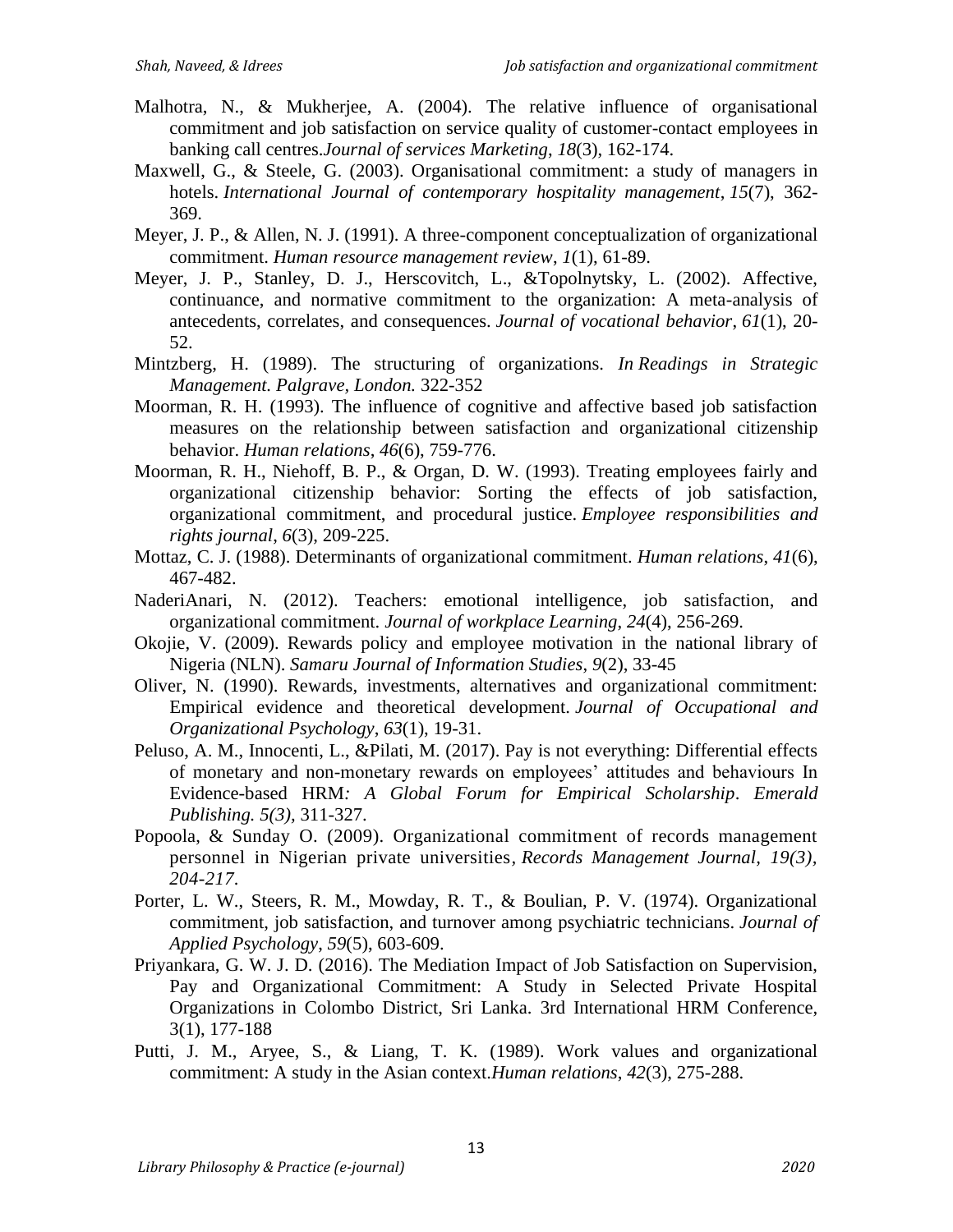- Reichers, A. E. (1985). A review and reconceptualization of organizational commitment. *Academy of management review*, *10*(3), 465-476.
- Rothmann, S. (2008). Job satisfaction, occupational stress, burnout and work engagement as components of work-related wellbeing. *SA journal of industrial psychology*, *34*(3), 11-16.
- Rusbult, C. E., Farrell, D., Rogers, G., & Mainous III, A. G. (1988). Impact of exchange variables on exit, voice, loyalty, and neglect: An integrative model of responses to declining job satisfaction. *Academy of Management journal*, *31*(3), 599-627.
- Safi, M. H., & Arshi, S. (2016). The Relationship between Perceived Organizational Justice and Organizational Commitment with Job Satisfaction in Employees of Northern Tehran Health Care Center. *Community Health (Salāmat-i ijtimāī)*, *2*(3), 172-181.
- Saha, S., & Kumar, S. P. (2018). Organizational culture as a moderator between affective commitment and job satisfaction: Empirical evidence from Indian public sector enterprises.*International Journal of Public Sector Management*, *31*(2), 184-206.
- Santhapparaj, A. S., & Alam, S. S. (2005). Job satisfaction among academic staff in private universities in Malaysia.*Journal of social sciences*, *1*(2), 72-76.
- Shahzad, I. A., Farrukh, M., Kanwal, N., & Sakib, A. (2018). Decision-making participation eulogizes probability of behavioral output; job satisfaction, and employee performance (evidence from professionals having low and high levels of perceived organizational support). *World Journal of Entrepreneurship, Management and Sustainable Development*,*14*(3), 321-339.
- Shore, L. M., & Wayne, S. J. (1993). Commitment and employee behavior: Comparison of affective commitment and continuance commitment with perceived organizational support. *Journal of applied psychology*, *78*(5), 774.
- Spector, P. E (1985). Measurement of human service staff satisfaction: Development of the Job Satisfaction Survey. *American journal of community psychology*, *13*(6), 693-713.
- Spector, P.E. (1997), Job Satisfaction Application, Assessment, Causes and consequences, Sage publications (3)75-76.
- Taylor, F. W. (1911). The principles of scientific management. *New York*, *202*.
- Tett, R P., & Meyer, J. P. (1993). Job satisfaction, organizational commitment, turnover intention and turn over: path analysis based on meta analytic findings Personnel psychology, 46(2), 259-293.
- Turnley, W.H., & Feldman, D.C. (2000). Re-examining the effects of psychological contract violation: Unmet expectations and job dissatisfaction as mediators. *Journal of organizational behavior*, *21*(1), 25-42.
- Ugboro, I. O., & Obeng, K. (2000). Top management leadership, employee empowerment, job satisfaction, and customer satisfaction in TQM organizations: an empirical study. *Journal of quality management*, *5*(2), 247-272.
- Valaei, N., &Rezaei, S. (2016). Job satisfaction and organizational commitment: An empirical investigation among ICT-SMEs. *Management Research Review*, *39*(12), 1663-1694.
- Varona, F. (1996). Relationship between communication satisfaction and organizational commitment in three Guatemalan organizations. *The Journal of Business Communication (1973)*, *33*(2), 111-140.